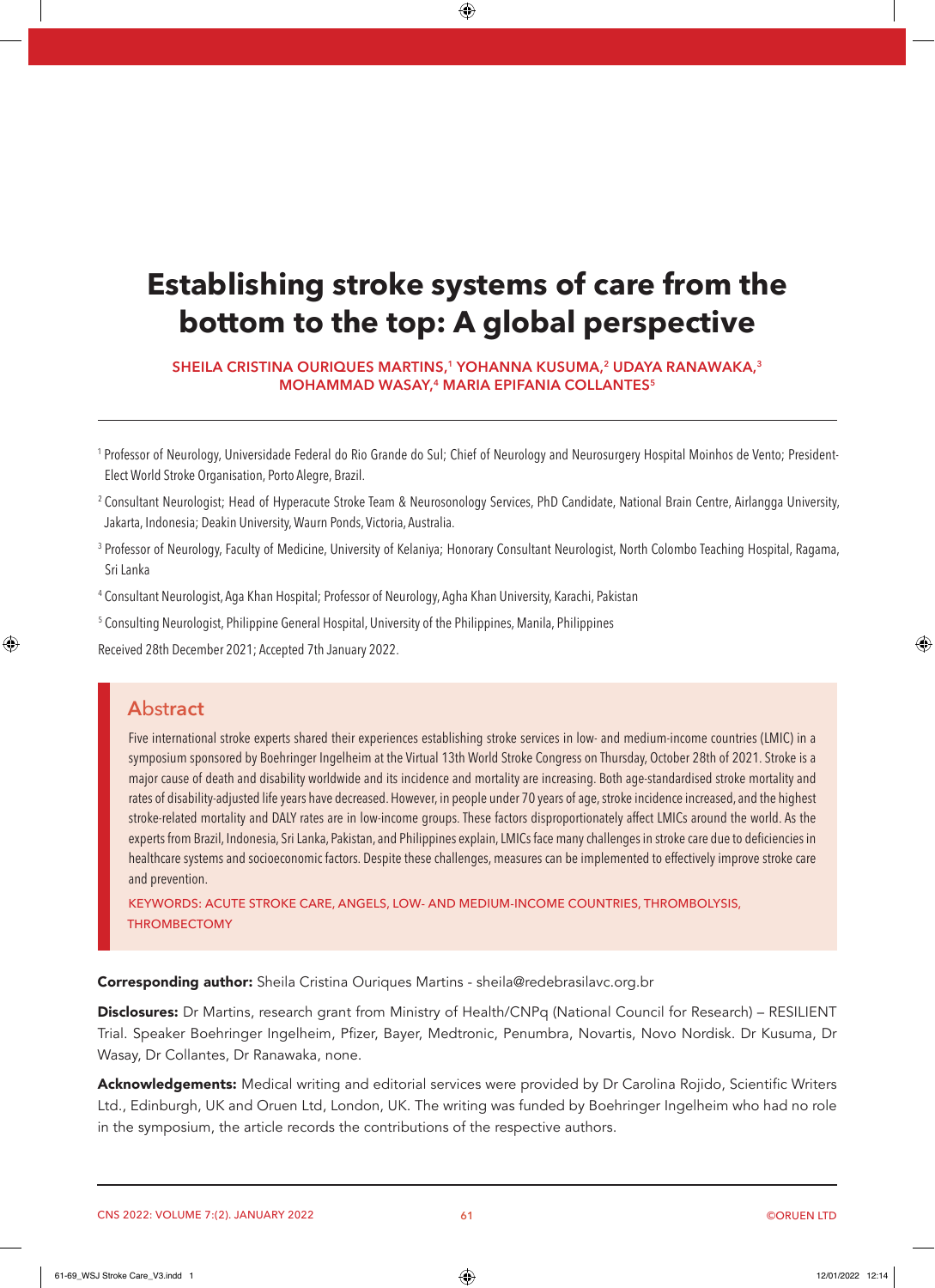## Introduction

#### Sheila Cristina Ouriques Martins

According to the most recent global burden of disease study, in 2019 there were 12.2 million strokes, 143 million disability-adjusted life years (DALYs), and 6.55 million deaths due to stroke. Between 1990 and 2019, stroke incidence and mortality increased by 70% and 43%, respectively. Stroke is the second cause of death (11.6%) and the third cause of death and disability (5.7%) worldwide. While both age-standardised stroke mortality and rate of DALYs decreased by 36%, in people <70 years of age stroke incidence increased (15%) and the highest stroke-related mortality and DALY rates are in low-income groups.<sup>1</sup> Low- and medium-income countries (LMICs) face many challenges in stroke care. Stroke awareness in the general population is low and access to stroke centres is poor. Few hospitals are organised to assist acute stroke care (ASC) patients and emergency medical service (EMS) staff are untrained. Stroke services only partially implement the recommended protocols and structure, including basic low-cost strategies such as swallowing assessments, blood glucose, temperature, and early mobilisation. They also suffer from a general lack of rehabilitation inside and outside the hospital, aetiological investigation, screening, and treatment of risk factors in primary care, evidence-based secondary prevention, and national plans for stroke in public health.

### Brazil

#### Sheila Cristina Ouriques Martins

Brazil is a country of  $>$ 213 million people<sup>2</sup> where a public health system paid by the federal government covers 100% of the population, and only 20% of people have additional private health insurance. Stroke is the second cause of death and incidence increased by 14% between 2009 and 2019.<sup>2</sup> Most strokes (80%) are attended in public institutions, and there are huge disparities within the country and its cities. The EMS, Serviço de Atendimento Móvel de Urgência (SAMU), is well organised.

Since tissue plasminogen activator (tPA) was approved in 1996 by the FDA, $^3$  the Brazilian Stroke Society (BSS) has discussed the implementation of ASC with the Ministry of Health (MOH). However, the MOH experienced many obstacles and competing priorities to ASC implementation before 2007. For example, tPA being potentially unsafe in Brazilian emergency rooms (ERs) due to lack of intensive care

units or dedicated stroke beds, delays performing computer tomography (CT) scans in public hospitals, inability to treat patients in the short time window required for tPA, tPA's high cost for Brazil's healthcare budget, and lack of clinical trial data on thrombolysis in Brazilian public hospitals.

To face these challenges and answer each of their concerns, the BSS demonstrated to the MOH what was being done in Brazil. Then, there were 400,000 strokes/year and stroke had been the leading cause of death for the previous 20 years with >100,000 deaths/year.<sup>4</sup> Vascular units were created to respond to the problem of overcrowded ERs which underlies many of the obstacles to thrombolysis. In these units, intravenous (IV) thrombolysis can be performed to treat acute stroke and myocardial infarction. They include emergency physicians, nurses, and on-call neurologists. In 2007, the conglomerated Brazilian Hospitals registries showed that 1000 patients underwent thrombolysis in 35 hospitals. This demonstrated that thrombolysis was feasible in Brazil including in public hospitals, implemented with local resources. In Brazil, the organisation of ASC had similar results as in international studies: it reduced the need for intensive care unit beds, disability, mortality, and the length of hospital stay.<sup>5-7</sup> A cost-effectiveness study based on public health data from 2005 to 2007 showed that tPA administered within 3 hours of stroke onset resulted in an incremental cost-effectiveness ratio in one year of USD 28,956/QALY for men and USD 26,171/QALY for women, with an incremental cost of USD 1063 and 858 respectively, and saves money after the second year of treatment.<sup>8</sup>

Based on these data, the MOH decided to implement thrombolysis in Brazil and in 2008 it launched the Stroke Pilot Project, which showed that IV thrombolysis increased functional independence outcomes (modified ranking scale 0-2) 2.54-fold without increasing death rates and the rate of haemorrhagic transformation was similar to that of other clinical trials (5.8%).<sup>4</sup> The Brazilian Stroke Project and Network were also founded to improve assistance, education, and research in stroke.<sup>4</sup> Dr Martins then visited each Brazilian state and met with health authorities, hospital directors, SAMU coordinators, and neurologists to learn about their local situation, to explain the importance of organising ASC, and to decide jointly which hospitals could implement stroke centres. As a result, they drafted a plan tailored to accommodate the high inter-regional variability in terms of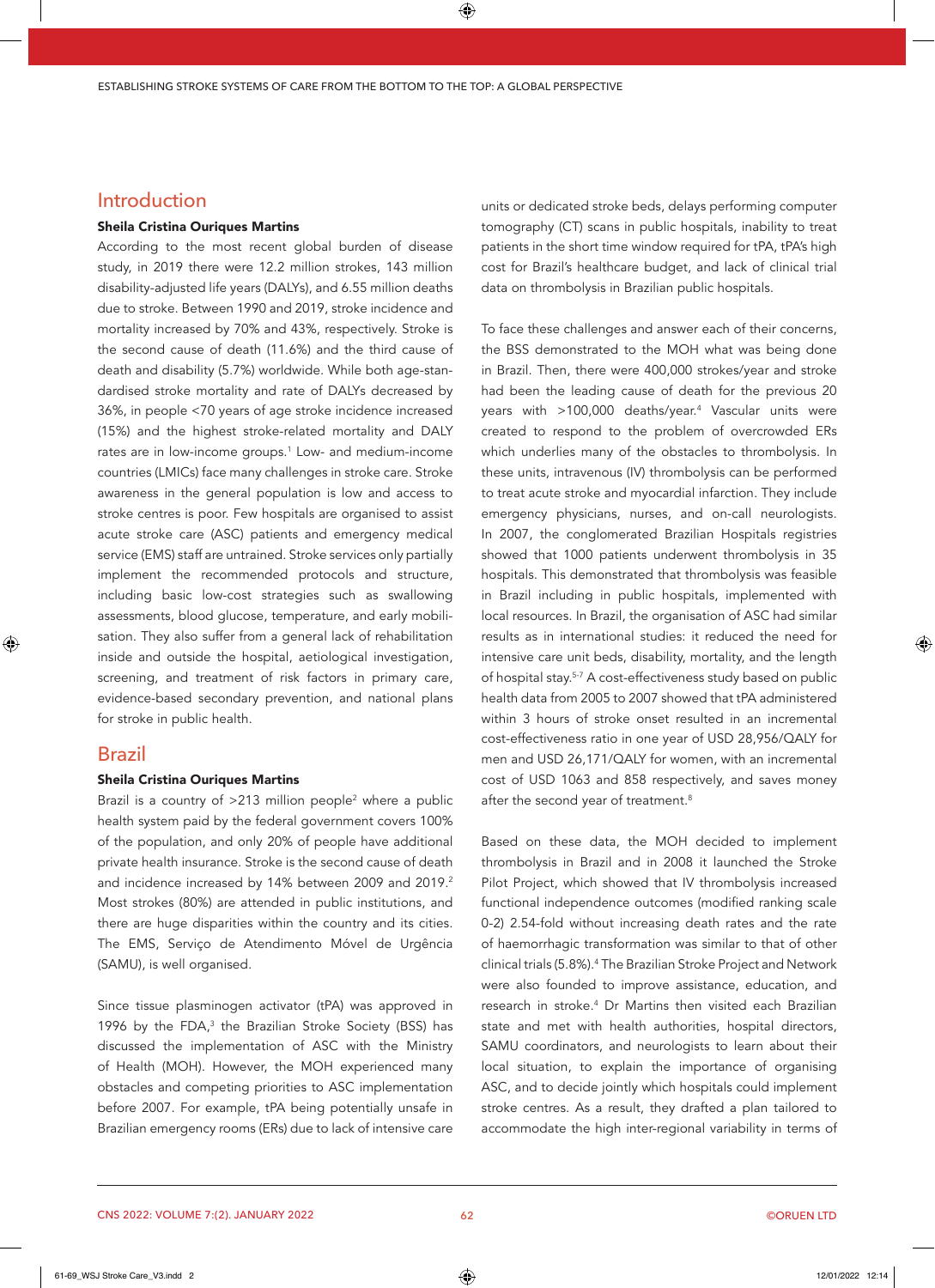local resources and hospital structure. Local and national health managers were engaged to ensure continuity.<sup>1</sup> Once these steps were taken, the MOH enacted the Brazilian National Stroke Policy in April of 2012 approving the use of tPA in the public health system, the creation of stroke centres with stroke units, and local lines of stroke care including prevention, treatment, and rehabilitation.4

Additionally, awareness campaigns have been conducted since 2009 together with the World Stroke Organisation (WSO). These include children through the Angels "Fast Heroes" initiative, designed to teach them how to recognise stroke signs and to call SAMU. During the COVID-19 pandemic the campaign was virtual and engaged all of Latin America.

programme was created. When the pilot project started in 2008, there were 35 stroke centres (5 with stroke units) and 8 comprehensive stroke centres. By 2020, they increased to 193 stroke centres (90 with stroke units) and 68 comprehensive stroke centres. For the areas that are still without dedicated centres, a smartphone app (JOIN App, Allm, Tokyo, Japan) to share clinical and imaging data was evaluated in a study. It was found that it reduced door to needle (DTN) times by 26 minutes (P=0.03), and the decisions seem to be as accurate as the physical presence of stroke experts.<sup>9</sup> With this validation, a telestroke

Regarding thrombectomy for large vessel occlusion, the MOH supported a clinical trial (RESILIENT) to evaluate feasibility, efficacy, and cost-effectiveness in stroke patients treated within the Brazilian public healthcare system.<sup>10</sup> It found that thrombectomy within 8 hours after stroke onset in conjunction with standard thrombolysis resulted in better functional outcomes at 90 days despite the many limitations encountered in the public healthcare system of a developing country.10 This study's results supported the MOH approval of thrombectomy for public hospitals.

Regarding regional initiatives, in 2018 the Latin American Stroke Ministerial meeting was created. In these meetings 13 countries discuss the gaps, best models, and possible solutions for the region to improve stroke care. One of its achievements is the declaration of Gramado with the

commitment to implement all the best evidence-based strategies for the treatment, prevention, and rehabilitation of stroke patients.<sup>11</sup> In 2020, the certification of Latin American stroke centres was implemented through a collaboration between the WSO and the SIECV/IASO (Ibero-American Stroke Organization). To date, 27 hospitals are pre-certified; 11 are in Brazil of which 4 received full certification in September 2021.

Brazil has achieved significant progress in ASC beginning with the collection of data and obtaining the support of the MOH to implement and conduct further evaluation of initiatives to improve stroke care.

## Indonesia

#### Dr Yohanna Kusuma

Indonesia is a country of 273 million people<sup>12</sup> where stroke is a major burden. Dr Kusuma described how in 2018, 10.9/1000 residents were diagnosed with stroke vs 7/1000 in 2013. Stroke is the main cause of mortality and disability in Indonesia and incidence increased by 26% between 2009 and 2019.13 Most ischaemic and haemorrhagic strokes are of mild (91%) or moderate (77%) severity; severe or very severe strokes are less frequent (9% and 23%, respectively).

There are many challenges to ASC in Indonesia. Time to referral is  $>30$  minutes, stroke onset upon arrival is  $>60$ minutes, and DTN time is also >60 minutes. A limited number of neurologists are available for 24-hour standby, and nurses are often not trained to provide stroke care. Administrative processes also cause delays in treatment. There are limited stroke-ready hospitals or with stroke dedicated beds, CT, and magnetic resonance imaging (MRI) equipment. The EMS is not stroke-ready. Families need to find referral hospitals on their own and insurance coverage for acute stroke treatment is still inadequate. A Stroke National Guideline was approved in 2019 but has not been fully disseminated to neurologists and training is lacking.

The key actions that have helped improve these reperfusion therapy rates have included forming multidisciplinary stroke teams that are regularly trained, and implementing stroke awareness campaigns for patients and families to recognise stroke symptoms and seek care at the NBC in a timely fashion

CNS 2022: VOLUME 7:(2). JANUARY 2022

<sup>1</sup> Coordinators of the Ministry of Health, State and City Secretaries of Health, EMS Coordinators, Hospital Directors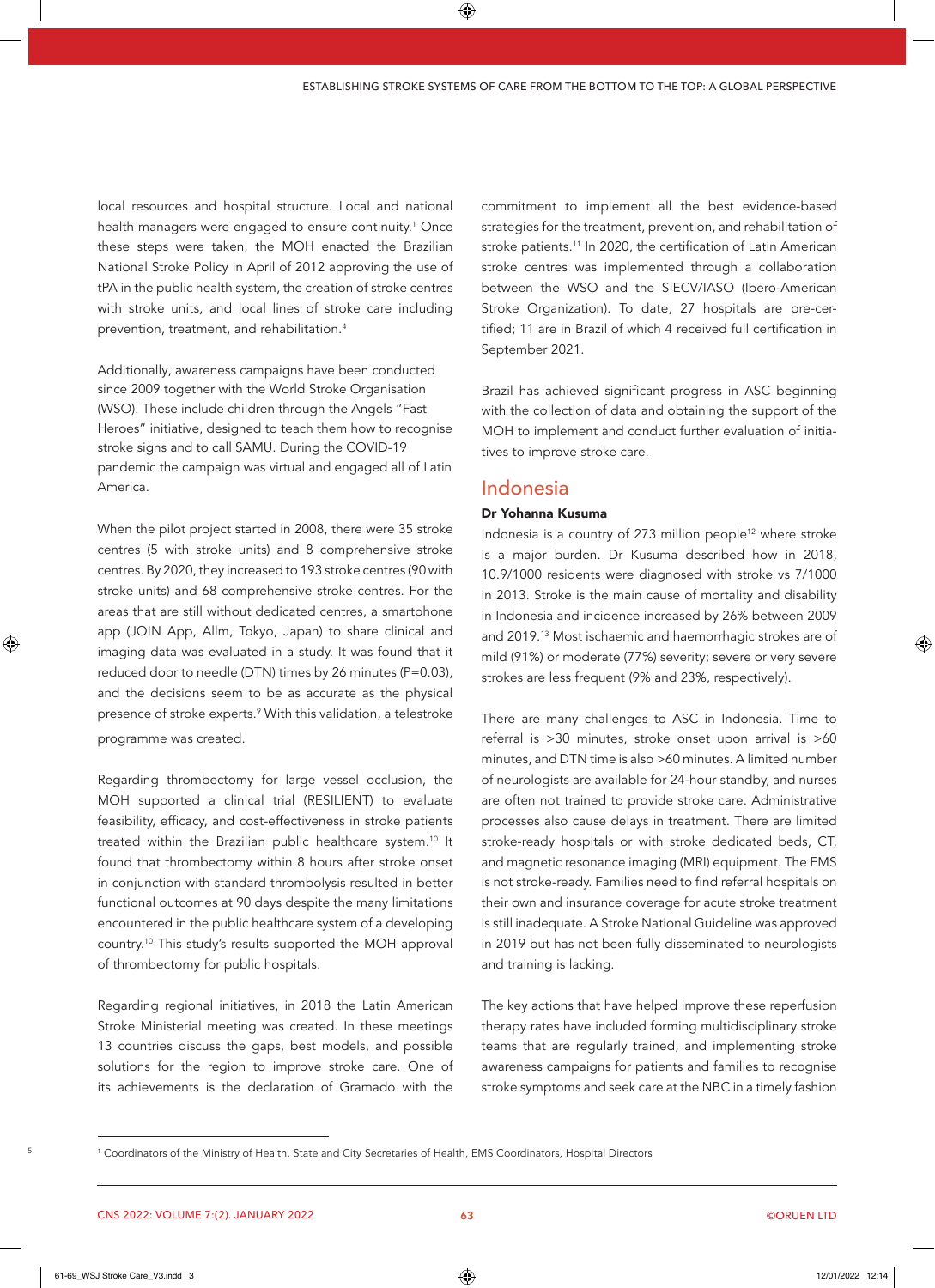(<4.5 hrs from stroke onset). Moreover, DTN at the NBC decreased between 2017 and 2020 from 105 to 58 minutes. Dr Kusuma confirmed that based on the Stroke Registry of the National Brain Centre and Registry for Stroke Care Quality (RES-Q) Annual Reports, the actions that underlie this improvement are the provision of on-site neurologists 24/7 in the ER, simplifying the admission process, not waiting for complete blood test results unless coagulation indicators are concerning, and administering bolus IV thrombolysis at the CT room in the absence of contraindications.

Dr Kusuma notes that other indicators are also improving. While both ischaemic and haemorrhagic stroke cases at the NBC have increased from 987 to 4068 and 466 to 1075, respectively, the case fatality rate decreased between 2016 and 2020.14 As of 2020, 28% vs 72% of ischaemic stroke patients are treated within vs outside of the 4.5-hour time limit from stroke onset. According to data from the RES-Q annual reports, there was a slight increase in the NBC, and in Indonesia overall, in the percentage of stroke patients that received a CT or MRI between 2019 and 2020. Nevertheless, CTs and MRIs <1 hr after admission decreased due to COVID-19-related protocol changes between those years.

Dr Kusuma states that progress has been achieved in Indonesia. In 2018, the NBC was a pilot hospital for the implementation of RES-Q, and in subsequent years, many hospitals received awards from the Angels initiative for their ASC services.

## Sri Lanka

#### Udaya Ranawaka

Sri Lanka is a country of 21.9 million people with high population density (350 people/km2 ) and a per capita gross national income of USD 3582.15 Health expenditure is extremely low, and human resources, infrastructure, and training are limited. Meanwhile, the country is undergoing demographic and epidemiological change as the population is rapidly ageing: 12.4% of people are  $\geq$  60 years of age and the ageing index increased from 18.8% in 1981 to 49.1% in 2015.16 As a consequence, chronic non-communicable diseases (NCDs) are the main cause of death (71%)<sup>16</sup> and stroke is naturally a large burden (10.4 strokes/1000 people)<sup>17</sup> as the second leading cause of death and the third cause of combined mortality and disability.18

#### Stroke systems of care in Sri Lanka

According to the American Stroke Association task force on stroke systems, the key links in the chain of stroke survival and the domains required to improve stroke care are community education, primordial prevention, primary prevention, EMS response, acute stroke treatment, secondary prevention, stroke rehabilitation, and continuous quality improvement.<sup>21</sup>

In Sri Lanka, community education was targeted after data from three studies revealed gaps in stroke awareness among adults, children, stroke patients, and general practitioners (GPs).<sup>22</sup> The Sri Lankan Stroke Association has led improvement in stroke awareness through the declaration of a National Stroke Day (stroke walks and ambassadors such as famous cricket professionals), and the development of educational materials in local languages. These initiatives target healthcare professionals, workers, school children, and emergency departments.

Primordial and primary prevention are fostered through health promotion on healthy eating habits, physical activity, and school curricula on healthy lifestyles. In addition, there is taxation of tobacco and legislation mandating healthrelated labelling on cigarette and food packaging, and the establishment of 922 Healthy Lifestyle Centres through which 62% of the target population (individuals aged 40–65 years) were screened for vascular risk factors between 2012 and 2018.23

For emergency response, the establishment of a free EMS response system, Suwa Sariya, increased hospital arrivals by ambulance from 2011 to 2020 and the number of people admitted within 3 hours. Patients are also encouraged to go to a hospital where thrombolysis is available through the website of the Association of Sri Lankan Neurologists. EMS operators and ambulance crews will soon be trained in ASC; they will be provided with validated tools and instructed to transport patients suspected of stroke to the nearest hospital with thrombolysis services.

ASC is provided by hospitals and 43 neurologists (1/500,000 people), however, there are no trained stroke neurologists or physicians. Of the state-sector hospitals, 30 have neurology units, only 9 have stroke units or dedicated stroke beds, and none are stroke-certified. In comparison, in Africa only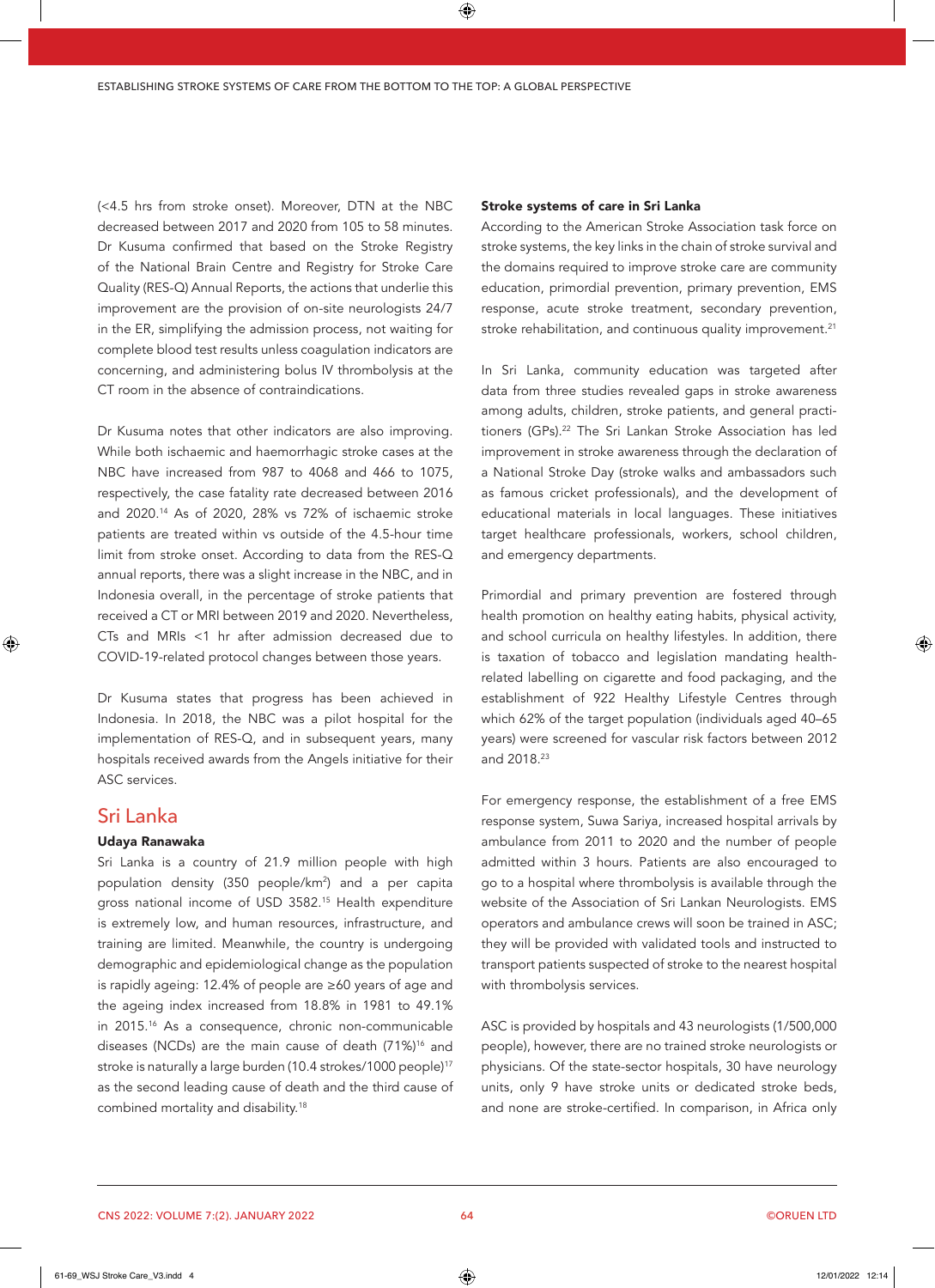three countries have stroke units (South Africa, Ghana, and the Central African Republic)<sup>24</sup> and in Latin America there are many countries with no stroke units.<sup>25</sup> Thrombolysis is available in 31 hospitals, yet the rate of thrombolysis is low (3%) among stroke patients eligible for the procedure.<sup>26</sup> Mechanical thrombectomy is only available in two hospitals. To improve this situation, a National Stroke Centre and 10 new stroke units are being planned or built. A collaboration with the MT 2020+ (Mission Thrombectomy) initiative of the Society of Vascular and Interventional Neurology of the United States seeks to improve access to thrombectomy.

Data from a survey among neurologists in 21 public hospitals in 2018 revealed that while the availability of medicines for secondary prevention (antihypertensives, antiplatelets, statins, anticoagulants, and antidiabetic drugs) was rated as good in 95-100% of hospitals, rehabilitation facilities and services remain limited 19

With regards to continuous quality improvement, quality of stroke care has been evaluated through several stroke audits. In 1998, stroke care was rated 'Very poor' or 'Poor' for 58.3% of the items tested in an audit using the Royal College of Physicians package.<sup>27</sup> In 2001, after the establishment of a stroke unit, there were significant improvements for 83.3% of the audit items.<sup>28</sup> A more recent audit (2015/2016) from another stroke unit using the Acute Stroke Data Tool from the Stroke Foundation of Australia showed the quality of stroke care was satisfactory for most of the domains tested.<sup>29</sup>

To conclude, the limitations in ASC in Sri Lanka are largely related to the socio-economic problems typical of a LMIC. Despite this, social and health indicators are improving thanks to universal healthcare coverage, and an excellent primary healthcare network. Although the country lags behind on newer advances such as mechanical thrombectomy and mobile stroke units, much has been achieved in other areas of the stroke systems of care.

## Pakistan

#### **Mohammad Wasay**

Pakistan is the fifth most populated country in the world (224 million people) and it has a very young population with a life expectancy of 67 years.<sup>30</sup> The health budget is <1% of the GDP (<11 USD/capita/year), and 70% of the healthcare costs are paid by individuals.<sup>31</sup>

Stroke is the third cause of mortality in Pakistan and incidence increased by 19% between 2009 and 2019.<sup>30</sup> It affects a relatively young population (mean age 55 years). Notably, 20% of people <40 years have strokes including 60% of women during pregnancy or post-partum. Stroke mortality is 16% within 30 days, and 40% after one year. The burden of stroke risk factors is high considering that 34% of people >45 years of age are hypertensive, >10 million are diabetic, 23% of adults use tobacco, and the air quality index is 130-250 in large cities. Moreover, stroke risk factors in Pakistan are unique; 7% of people have rheumatic heart disease, 10% have hepatitis B or C, and 30% have intracranial disease.<sup>32-36</sup>

According to the WSO stroke road map, 85% of the population have access to minimal healthcare services (rural areas and small cities), 15% to essential stroke services (large cities, private hospitals), and <1% to advanced stroke services (few private hospitals in large cities, none in the public sector).

In terms of resources, there are 240 neurologists (1/million people) and only 20% have training in stroke. There are 10 stroke units - 8 in private hospitals and 2 in public hospitals; there are >250 CT/MRI facilities (80% private) within 3 hrs driving range for 70% of the population. Thrombolysis is available in 6 private centres; tPA was recently approved by the Drug Regulatory Authority of Pakistan but it is not yet marketed; thrombectomy is available in 3 centres, 2 private and 1 public; and rehabilitation centres (>200) only offer outpatient services.

Pakistan's Stroke Society (PSS) is working with the government to establish 20 stroke units able to administer tPA by 2022. ASC training is being provided to GPs (>12 stroke continuing medical education (CME) credits for GPs per year), nurses, and EMS staff. GPs are also being trained on post stroke care. The PSS organises an annual stroke meeting that is usually attended by up to 300 people, and is updating the 2010 stroke guidelines for GPs. A total of four thrombectomy workshops were organised in 2021 with plans to continue training GPs, nurses, and EMS staff in 2022.

Stroke research is in development. There is a National Stroke Registry that enrols approximately 1000 patients/year, a cerebral venous thrombosis registry with >1500 patients, and a database of COVID-19-related stroke. In addition, a stroke research trial network provides training for centres on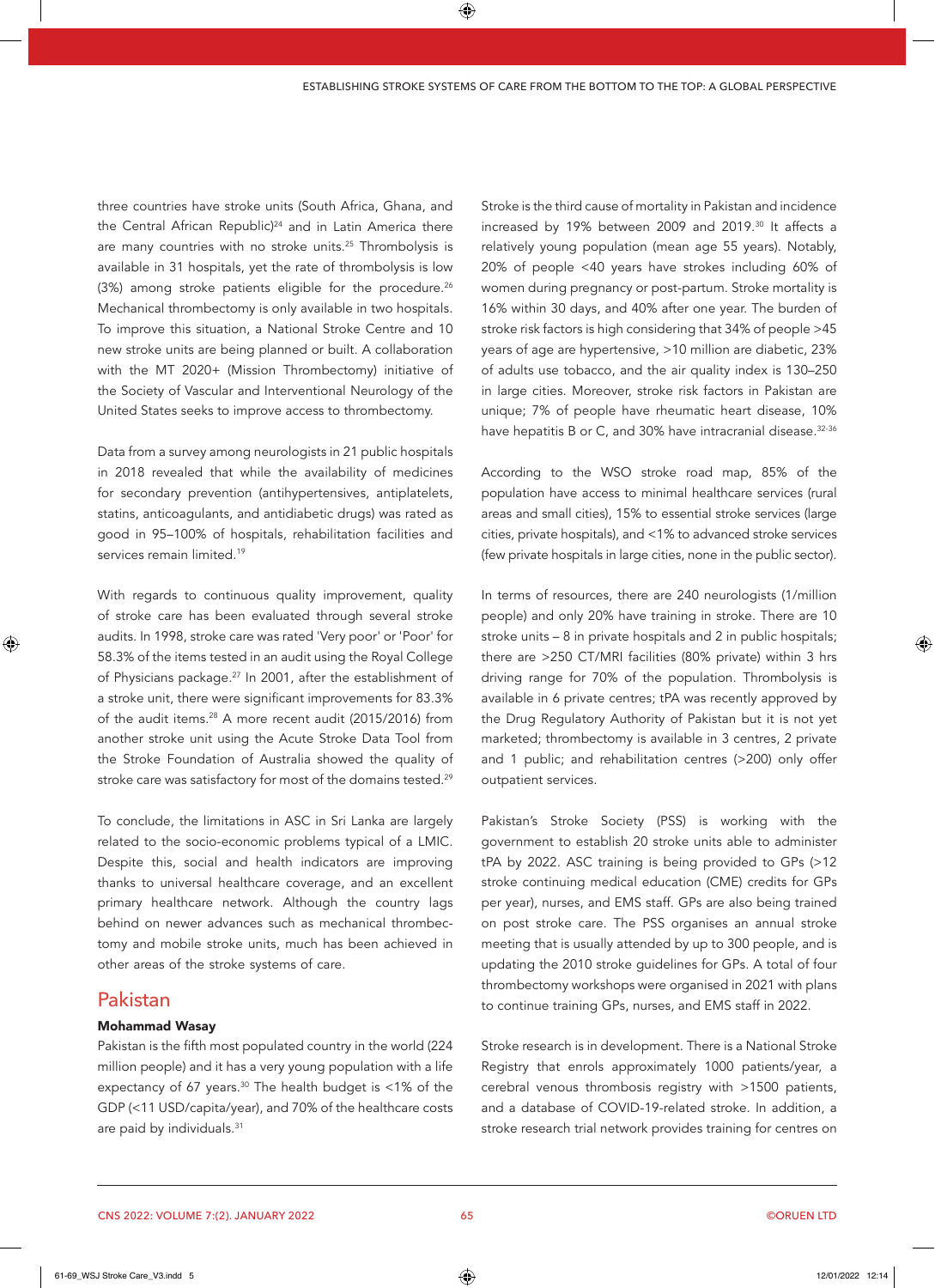research procedures, and international trials are ongoing.

Public stroke awareness is low and <50% of GPs are knowledgeable about primary ASC. World Stroke Day, media, social media activities, and educational campaigns on stroke symptoms are being implemented in local languages to improve awareness.

One of the main obstacles to adequate ASC in Pakistan is that the government does not consider stroke and NCDs to be a priority, and most healthcare funds are currently focused on COVID-19. Another challenge is that many people go to local healers. GPs are not well trained on stroke care, so individuals often do not receive appropriate care. There is a high and increasing burden of stroke risk factors with remarkably poor awareness of the relationship between stroke, diabetes, and obesity. Community reintegration is extremely low resulting in stroke patients frequently becoming disabled long-term and very few return to work. Finally, there are no patient support groups or social support services.

Fortunately, there are opportunities thanks to a great proportion of the population using mobile phones (10 million). Many people are involved in entrepreneurship and philanthropy, contributing 20% of healthcare funds.<sup>31</sup> Health awareness gained importance with COVID-19 and Dr Wasay hopes this will help obtain more assistance to treat stroke. Healthcare finance is increasing and the PSS is collaborating with other organisations to improve stroke care.

Despite many challenges, momentum is growing to move the WSO stroke agenda forward. The PSS has been working on awareness, training, research, and advocacy with the government for 8 years. There is now a long-term strategic plan in place for the next 10 years to improve stroke care.

## **Philipines**

#### Maria Epifania Collantes

The Philippines is a country of 7640 islands with a population of 112 million people. In 2019, stroke was the second cause of death and incidence increased by 20% between 2009 and 2019.37

Stroke care faces many challenges in the Philippines. Urban hospitals are better equipped resulting in inequality of

healthcare service delivery. Different hospitals have different stroke protocols. People with higher economic status can afford better stroke care while poorer people die from stroke without medical care. Healthcare workers are inadequately trained in stroke and there is poor community stroke awareness. All of these factors result in high stroke mortality and morbidity.38

The Stroke Society of the Philippines (SSP), the Department of Health, medical societies, hospital administrations, local government, and Angels initiatives are working together to improve stroke prevention and management.

In 2017, after evaluating the stroke needs and gaps, a national stroke training day was implemented in all regions of the country. More than 5000 stroke leaders (neurologists, internists, general practitioners, and nurses) were trained on the WSO cardinal principles of stroke treatment, and attended thrombolysis workshops and simulations. After the training, stroke-ready hospitals and acute stroke units were established in different regions of the country. In 2014, there were only 17 acute stroke-ready hospitals and 5 years later thanks to stroke training provided by the WSO, this number increased to 42. During the COVID-19 pandemic, the Bringing Evidence-Based Stroke Treatment to Philippine Hospitals (BEST-PH) initiative was launched, resulting in a total of 56 stroke-ready hospitals.

In December 2020, after 2 years of meetings and close coordination with health policy makers, the Philippine government approved the National Stroke Policy creating a framework for prevention, control, and management of ASC in the country.38 This policy ensures availability and access to holistic, standardised, and quality stroke care (prevention, early detection and diagnosis, treatment, and rehabilitation until recovery) to reduce stroke-related deaths, minimise lifetime disability, and improve outcomes. The government will facilitate capacity building, establish more acute strokeready hospitals, a National Stroke Registry, health promotion campaigns, and referral pathways. Access to essential medicines will also be provided through the Stroke Medicine Access Programme and a comprehensive stroke benefit package.38 An executive order in February 2020 improved access further through price regulation reducing the price of stroke medicines (tPA by 50%), antihypertensive, antithrombotic, and antidiabetic drugs.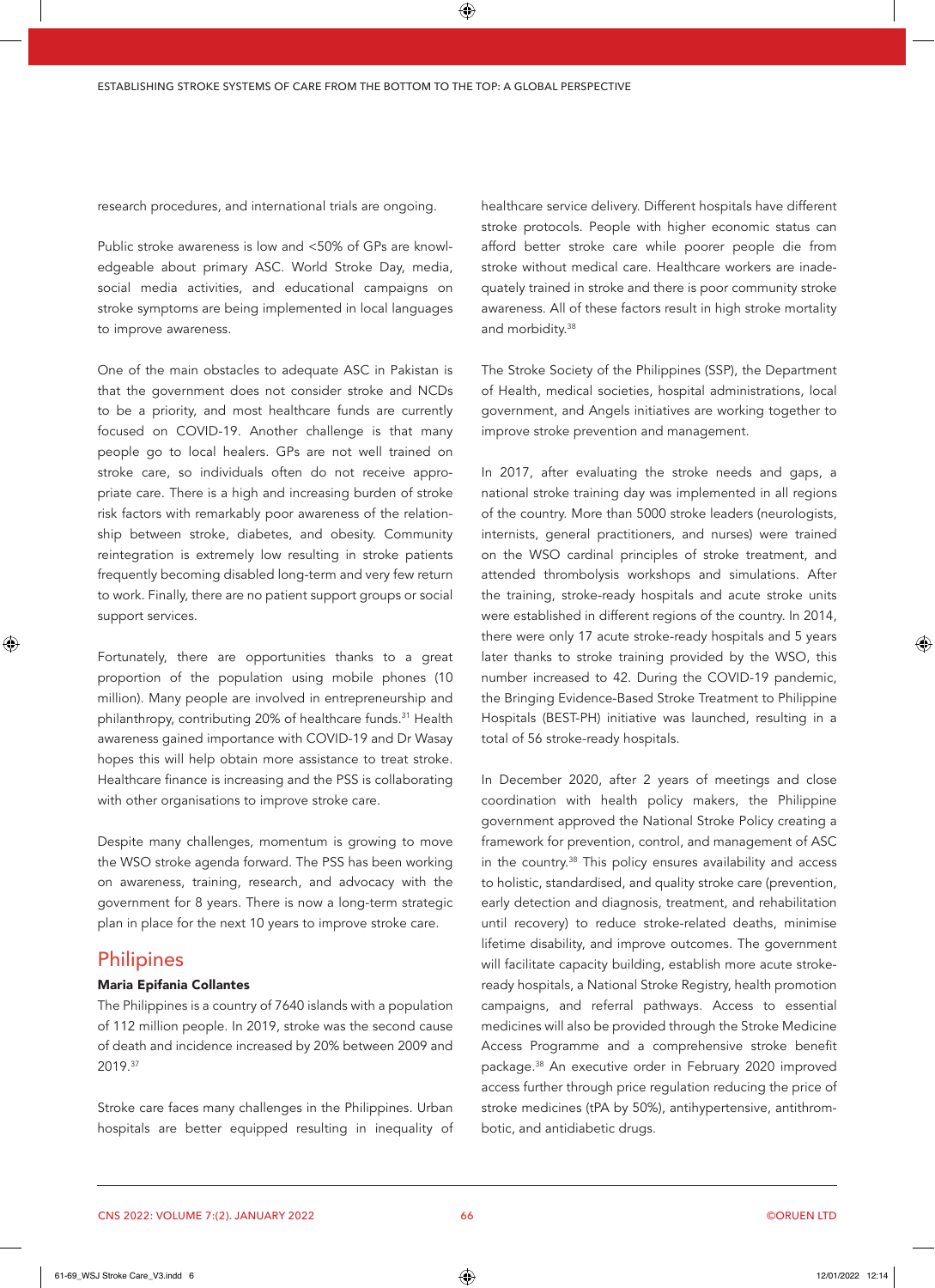Other aspects of the National Stroke Policy include drafting and implementing national stroke clinical practice quidelines and certification of acute stroke-ready hospitals and stroke units through collaboration between SSP and the Department of Health. A stroke hospital tracker is available to patients and their families through the SSP website (https://www. strokesocietyphilippines.org/) to direct them to the nearest stroke-ready hospital. Stroke training will become mandatory in public hospitals with regular CME for GPs and nurses. A National Stroke Registry, using a format similar to the RES-Q database will be set up. Public stroke awareness campaigns will be intensified using social media, TV, radio, Run for Stroke and World Stroke Day events. Healthy lifestyle modification and control of modifiable risk factor programmes will also be implemented. Our greatest challenges are the following: establishing a stroke referral network, including telemedicine in remote areas, and the improvement of government insurance coverage for stroke, especially for thrombectomy. Additional government programmes are in place to improve stroke facilities and stroke prevention by establishing acute stroke units and brain centres together with NCD prevention and nutrition programmes.

As a result of these efforts, the Philippines have progressed from only one hospital receiving the WSO Angels award in 2019, to 5 hospitals in 2020, and 6 hospitals in 2021. Key actions have been the evaluation of the situation of stroke care in the country - the organisation, collaboration, and planning of initiatives, the provision of nationwide stroke training, conducting stroke awareness campaigns, and setting up acute stroke units and acute stroke-ready hospitals in different regions of the Philippines. The overarching milestone that facilitated these achievements was the approval of the National Stroke Policy.

Dr Collantes concludes that improving ASC in resource-poor areas is possible through close coordination and support from the government, medical societies, and the community. Strong government support can help improve facilities, financing, and access to medicines. Stroke training, stroke prevention, and health promotion have a significant impact on stroke incidence in low resource areas.

## **CONCLUSION**

The steps to improve ASC in LMICs include:

- Evaluating the country's situation
- Organising stroke centres (or units) and the EMS
- Organising courses, awareness campaigns, and telemedicine for areas without trained doctors
- Implementing thrombectomy in one centre to each 1-1.5 million people
- Monitoring data quality
- Conducting stroke research to support the implementation of new strategies
- Organising collaboration with regional countries

A good example of these steps in action is a pilot project that the African task force conducted together with the WSO to implement ASC in countries with no access to thrombolysis. They established minimal stroke units in five hospitals: three to implement thrombolysis and two rural hospitals without CT scans in South Africa to evaluate the benefits of organized stroke care. First, the hospital structure was evaluated using the WSO roadmap,<sup>2</sup> then virtual visits were made to evaluate the structure of the hospitals, and to meet the directors and doctors. As a result, the programme 'Telemedicine without Borders<sup>'3</sup> was implemented in three hospitals through the JOIN App and tPA is now being used in Ethiopia. Early rehabilitation and ASC training are being provided as well.

Dr Martins concludes that the scientific evidence supports these strategies. If evidence is lacking, then local studies should be designed and implemented to obtain it. GPs in LMICs should not feel improvement in ASC is impossible or unfeasible. The best initiative to take is to join like-minded people that believe they can make a difference in all levels.

## **References**

- 1. Global, regional, and national burden of stroke and its risk factors, 1990-2019: a systematic analysis for the Global Burden of Disease Study 2019. Lancet Neurol. 2021;20(10):795-820.
- 2. Institute for Health Metrics and Evaluation. Brazil http:// www.healthdata.org/brazil. Accessed 19/11/2021.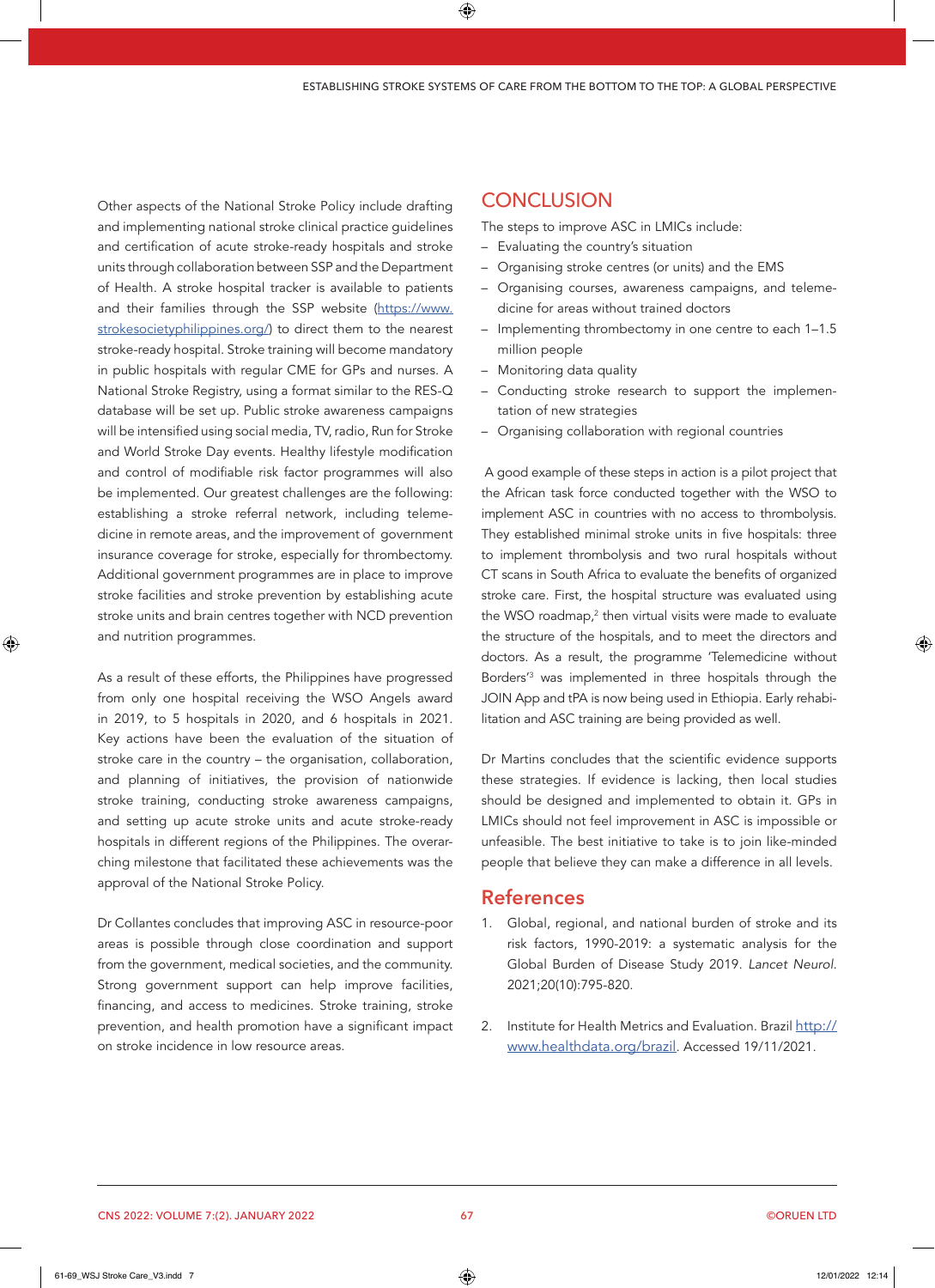- 3. FDA.org. Drug Approval Package: Alteplase. [https://](https://www.accessdata.fda.gov/drugsatfda_docs/nda/96/alteplase_toc.cfm) [www.accessdata.fda.gov/drugsatfda\\_docs/nda/96/](https://www.accessdata.fda.gov/drugsatfda_docs/nda/96/alteplase_toc.cfm) [alteplase\\_toc.cfm.](https://www.accessdata.fda.gov/drugsatfda_docs/nda/96/alteplase_toc.cfm) Accessed 18/11/2021.
- 4. Martins SCO, Pontes-Neto OM, Alves CV, et al. Past, present, and future of stroke in middle-income countries:

the Brazilian experience. Int J Stroke. 2013;8 Suppl A100:106-111.

- 5. Hacke W, Donnan G, Fieschi C, et al. Association of outcome with early stroke treatment: pooled analysis of ATLANTIS, ECASS, and NINDS rt-PA stroke trials. Lancet. 2004;363(9411):768-774.
- 6. Hacke W, Kaste M, Bluhmki E, et al. Thrombolysis with alteplase 3 to 4.5 hours after acute ischemic stroke. N Engl J Med. 2008;359(13):1317-1329.
- 7. The National Institute of Neurological Disorders and Stroke rt-PA Stroke Study Group. Tissue Plasminogen Activator for Acute Ischemic Stroke. N Engl J Med. 1995;333(24):1581-1588.
- 8. Araújo DV, Teich V, Passos RB, Martins SC. Analysis of the cost-effectiveness of thrombolysis with alteplase in stroke. Arq Bras Cardiol. 2010;95(1):12-20.
- 9. Martins SCO, Weiss G, Almeida AG, et al. Validation of a Smartphone Application in the Evaluation and Treatment of Acute Stroke in a Comprehensive Stroke Center. Stroke. 2020;51(1):240-246.
- 10. Martins SCO, Mont'Alverne F, Rebello LC, et al. Thrombectomy for Stroke in the Public Health Care System of Brazil. NEJM. 2020;382(24):2316-2326.
- 11. Sociedad Iberoamericana de Enfermedad Cerebrovascular. Declaracion de Gramado. [https://www.](https://www.siecv.org/d_gramado.html) [siecv.org/d\\_gramado.html](https://www.siecv.org/d_gramado.html). Accessed 18/11/2020.
- 12. Worldbank.org. Population total, Indonesia. [https://data.worldbank.org/indicator/SP.POP.](https://data.worldbank.org/indicator/SP.POP.TOTL?locations=ID) [TOTL?locations=ID.](https://data.worldbank.org/indicator/SP.POP.TOTL?locations=ID) Accessed 19/11/2021.
- 13. Institute for Health Metrics and Evaluation. Indonesia. [http://www.healthdata.org/indonesia.](http://www.healthdata.org/indonesia) Accessed 19/11/2021.
- 14. Kusuma Y. Improving Stroke Systems of Care in LMIC: Indonesia. 13th World Stroke Congress. 28-29 October 2021 (virtual).
- 15. Central Bank of Sri Lanka. Annual Report 2020. [https://](https://www.cbsl.gov.lk/sites/default/files/cbslweb_documents/publications/annual_report/2020/en/3_KEI.pdf) [www.cbsl.gov.lk/sites/default/files/cbslweb\\_](https://www.cbsl.gov.lk/sites/default/files/cbslweb_documents/publications/annual_report/2020/en/3_KEI.pdf) [documents/publications/annual\\_report/2020/](https://www.cbsl.gov.lk/sites/default/files/cbslweb_documents/publications/annual_report/2020/en/3_KEI.pdf) en/3 KEI.pdf. Accessed 19/11/2021.
- 16. Medical Statistics Unit. Annual Health Bulletin 2015. [http://www.health.gov.lk/moh\\_final/english/](http://www.health.gov.lk/moh_final/english/public/elfinder/files/publications/AHB/2017/AHB%202015.pdf) [public/elfinder/files/publications/AHB/2017/](http://www.health.gov.lk/moh_final/english/public/elfinder/files/publications/AHB/2017/AHB%202015.pdf) [AHB%202015.pdf](http://www.health.gov.lk/moh_final/english/public/elfinder/files/publications/AHB/2017/AHB%202015.pdf). Accessed 19/11/2021.
- 17. Chang T, Gajasinghe S, Arambepola C. Prevalence of Stroke and Its Risk Factors in Urban Sri Lanka. Stroke. 2015:46(10):2965-2968.
- 18. Institute for Health Metrics and Evaluation. Sri Lanka. <http://www.healthdata.org/sri-lanka>. Accessed 19/11/2021.
- 19. Ranawaka UK, Venketasubramanian N. Stroke in Sri Lanka: How Can We Minimise the Burden? Cerebrovasc Dis Extra. 2021;11(1):46-48.
- 20. Ranawaka UK. Improving Stroke Systems of Care in LMIC: Sri Lanka. 13th World Stroke Congress. 28-29 October 2021 (virtual).
- 21. Adeoye O, Nyström KV, Yavagal DR, et al. Recommendations for the Establishment of Stroke Systems of Care: A 2019 Update. Stroke. 2019;50(7):e187-e210.

<sup>&</sup>lt;sup>2</sup> An online road map to improve access to quality stroke care. This tool helps users to identify their hospitals' situation and informs them about the elements they need to fulfil to reach the next level

<sup>&</sup>lt;sup>3</sup> International stroke specialists that provide advice in real time to LMIC GPs